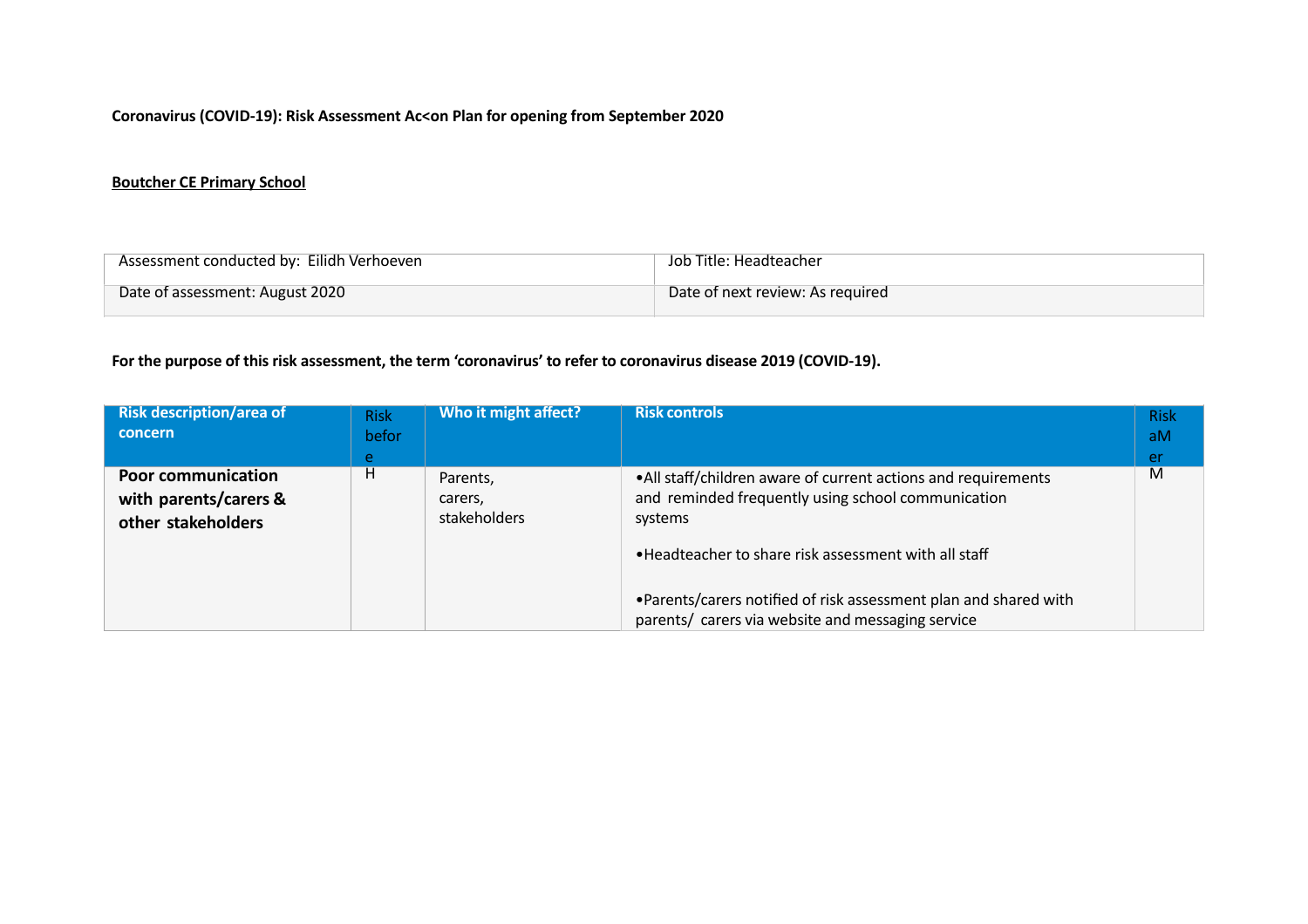| Lack of awareness of<br>policies and procedures | H<br>Staff incl. governors,<br>the minister,<br>volunteers &<br>peripatetic staff | . School leaders will ensure that all policies impacted on by<br>coronavirus controls are updated<br>• All staff, children and volunteers will make themselves aware of<br>all relevant policies and procedures including, but not limited<br>to, the following:<br><b>Health and Safety Policy</b><br><b>First Aid Policy</b><br>Safeguarding<br>Behaviour policy<br>Staff absence reporting procedures<br>*All staff have regard to all relevant guidance and legislation<br>including, but not limited to, the following:<br>Public Health England (PHE) (2017) 'Health protection in<br>schools and other childcare facilities<br>DfE and PHE (2020) 'COVID-19: guidance for educational<br>settings | M |
|-------------------------------------------------|-----------------------------------------------------------------------------------|----------------------------------------------------------------------------------------------------------------------------------------------------------------------------------------------------------------------------------------------------------------------------------------------------------------------------------------------------------------------------------------------------------------------------------------------------------------------------------------------------------------------------------------------------------------------------------------------------------------------------------------------------------------------------------------------------------|---|
|                                                 |                                                                                   | *The relevant staff receive any necessary training that helps<br>minimise the spread of infection<br>*Staff are made aware of the school's infection control                                                                                                                                                                                                                                                                                                                                                                                                                                                                                                                                             |   |

| <b>Risk descrip<on area<="" b=""></on></b> | <b>Risk</b> | Who it might affect? | <b>Risk controls</b> | <b>Risk</b> |
|--------------------------------------------|-------------|----------------------|----------------------|-------------|
| of concern                                 | befor       |                      |                      | 'aM         |
|                                            |             |                      |                      |             |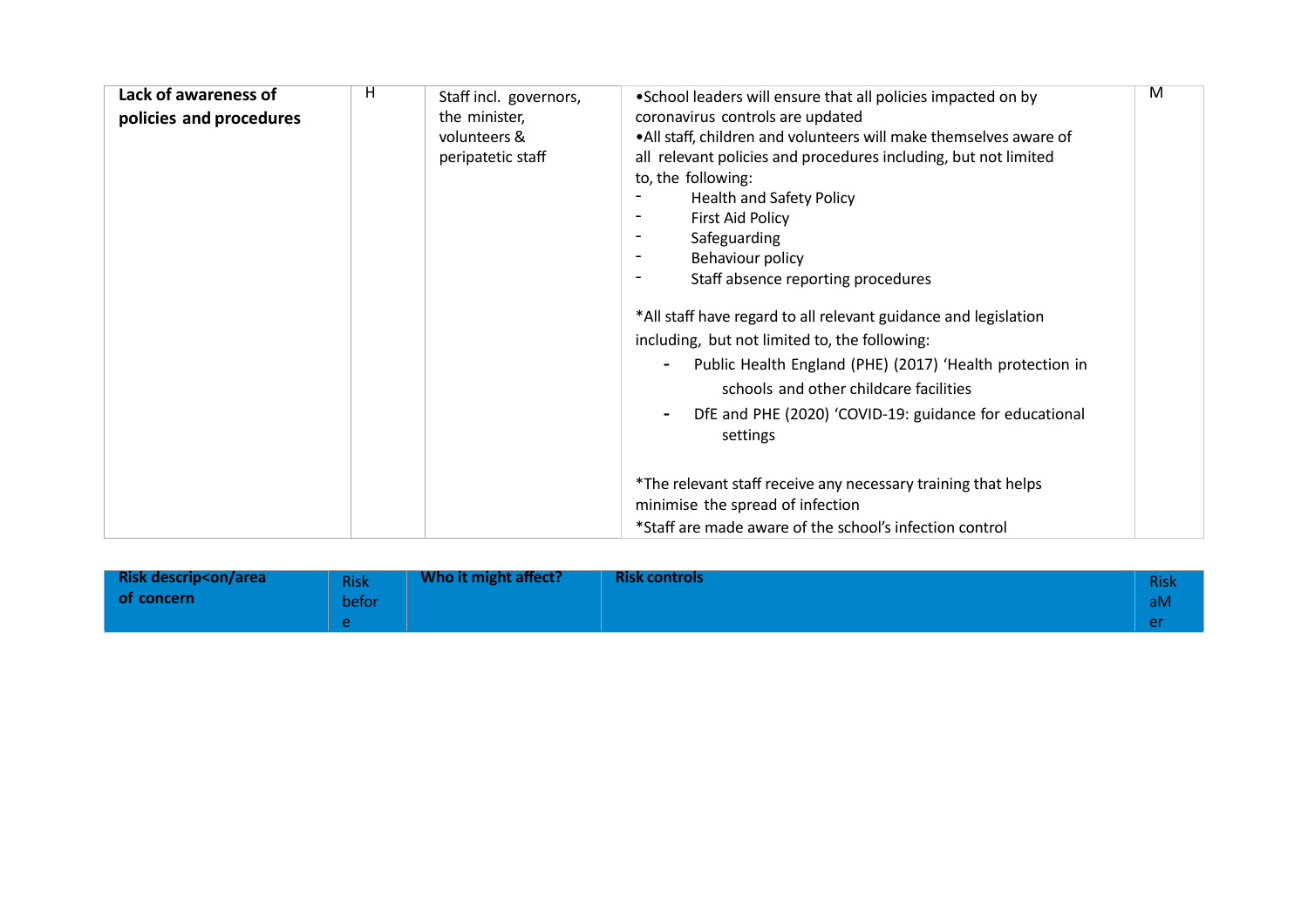| Lack of awareness of<br>policies<br>& procedures | H<br>Staff incl. governors,<br>the minister,<br>volunteers &<br>peripatetic staff | procedures in relation to coronavirus via hard copy or email:<br>Parents/carers are made aware of the school's infection control<br>procedures in relation to coronavirus via letter/social media/poster at<br>entrance to school<br>- they are informed that they must contact the school as soon as<br>possible if they believe their child has been exposed to coronavirus<br>Children are made aware of the school's infection control procedures in<br>relation to coronavirus via a coordinated programme of delivery from<br>staff on the morning of their first day in school. All are informed that<br>they must tell a member of staff if they begin to feel unwell<br>Staff are made aware of any updates to policies and are reminded of<br>the protocols regularly, mainly by electronic (or paper version) briefing<br>as required | M |
|--------------------------------------------------|-----------------------------------------------------------------------------------|--------------------------------------------------------------------------------------------------------------------------------------------------------------------------------------------------------------------------------------------------------------------------------------------------------------------------------------------------------------------------------------------------------------------------------------------------------------------------------------------------------------------------------------------------------------------------------------------------------------------------------------------------------------------------------------------------------------------------------------------------------------------------------------------------------------------------------------------------|---|
|                                                  |                                                                                   | As a result, all staff and children are aware of the policies and<br>procedures in place to keep themselves safe in school.                                                                                                                                                                                                                                                                                                                                                                                                                                                                                                                                                                                                                                                                                                                      |   |

| <b>Risk descrip<on area<="" b=""></on></b> | <b>Risk</b>   | Who it might affect? | Risk controls | <b>Risk</b> |
|--------------------------------------------|---------------|----------------------|---------------|-------------|
| l of concern                               | <b>before</b> |                      |               | aWer        |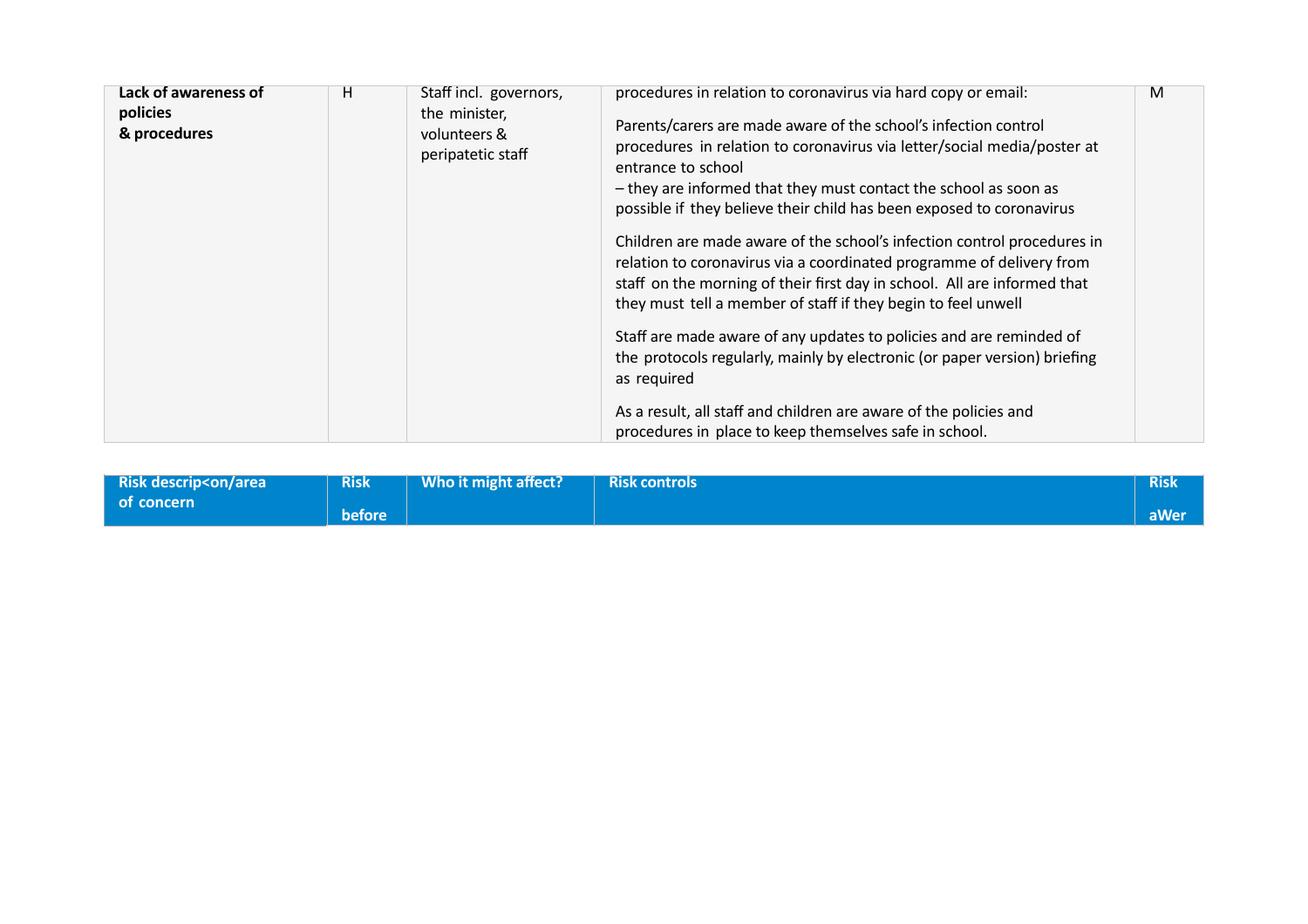| Posters are displayed at the entrance to the school, around school<br>M<br>and in every classroom reminding staff, children, parents/<br>carers and visitors of the hygiene practice required in school |
|---------------------------------------------------------------------------------------------------------------------------------------------------------------------------------------------------------|
| Children must wash or sanitise their hand before & after toilet<br>M                                                                                                                                    |
| M                                                                                                                                                                                                       |
|                                                                                                                                                                                                         |
|                                                                                                                                                                                                         |
| To avoid touching eyes, nose and mouth with unwashed hands.                                                                                                                                             |
| Additional sanitiser and tissues to be provided for the school<br>reception area, classrooms and other key locations for staff,<br>M<br>adhered to as far as possible in accordance with the DfE        |
| Sufficient amounts of soap (or hand sanitiser where applicable),                                                                                                                                        |
| clean water, paper towels and waste disposal bins are<br>M                                                                                                                                              |
| children and visitors Infection control procedures are                                                                                                                                                  |

| <b>Risk descrip<on area<="" b=""></on></b> | <b>Risk</b>  | Who it might affect? | <b>Risk controls</b> | <b>Risk</b> |
|--------------------------------------------|--------------|----------------------|----------------------|-------------|
| of concern                                 | <b>befor</b> |                      |                      | aW/         |
|                                            |              |                      |                      | <b>er</b>   |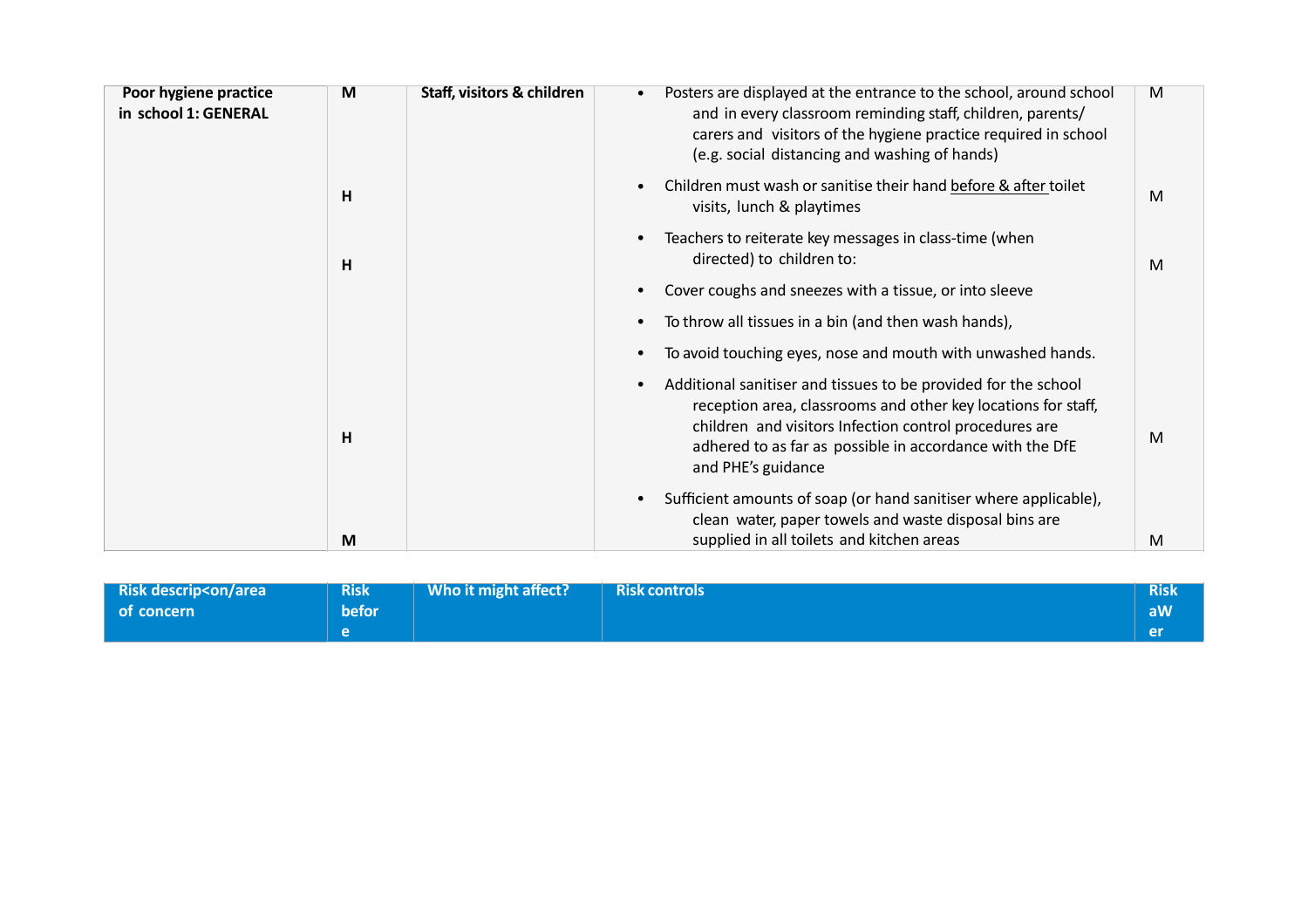| <b>General hygiene measures 1</b> | M<br>M<br>н | Staff, children, visitors | Hand washing facilities are supervised by staff when children<br>are washing their hands to avoid overcrowding in hand<br>washing areas and to ensure correct washing technique<br>Children line up in single file and only when asked to do so<br>Children and staff do not share cutlery, cups or food<br>Staff to ensure cups, glasses and utensils they used are all<br>washed in school dishwashers (not hand washed)<br>Staff members are asked by the school to carry out additional<br>cleaning - Door handles, doors and toilets are cleaned at<br>regular intervals throughout the day and paper/hand | M<br>M<br>M |
|-----------------------------------|-------------|---------------------------|-----------------------------------------------------------------------------------------------------------------------------------------------------------------------------------------------------------------------------------------------------------------------------------------------------------------------------------------------------------------------------------------------------------------------------------------------------------------------------------------------------------------------------------------------------------------------------------------------------------------|-------------|
|                                   |             |                           | towels are refilled regularly when required.<br>Cleaner and caretaker will undertake additional cleaning<br>before & after school<br>Visitors wash/sanitise hands on entry into school<br>Visitors sign in with own pen                                                                                                                                                                                                                                                                                                                                                                                         |             |
|                                   |             |                           | As a result, all children and staff are adhering to high standards of<br>hygiene to minimise risk of transmission.                                                                                                                                                                                                                                                                                                                                                                                                                                                                                              |             |

| <b>Risk descrip<on area<="" b=""></on></b> | <b>Risk</b> | Who it might affect? | <b>Risk controls</b> | <b>Risk</b> |
|--------------------------------------------|-------------|----------------------|----------------------|-------------|
| of concern                                 | befor       |                      |                      | <b>aW</b>   |
|                                            |             |                      |                      | <b>Per</b>  |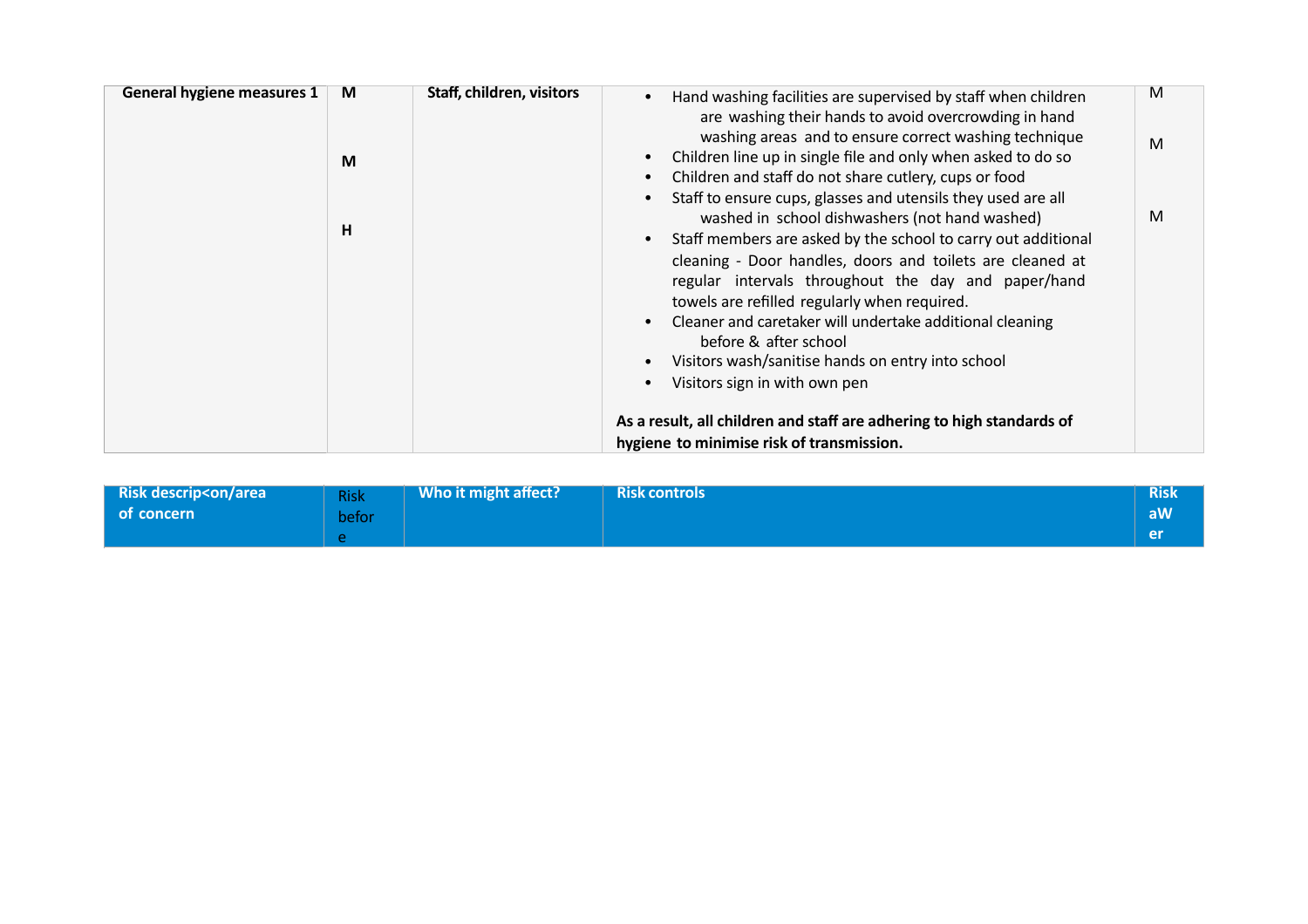| <b>Poor Hygiene Practice 2</b><br><b>School entrance/office</b><br>area | HH<br>HH | Staff, children,<br>parents, stakeholders | Clear signage in place regarding social distancing<br>M<br>$\bullet$<br>M<br>Access to the office area by appointment only & arrange<br>$\bullet$<br>any business in more open & better ventilated areas<br>e.g. the hall or library<br>Use of Perspex screen, if necessary<br>$\bullet$<br>Limited access to office area by children & non-office staff<br>$\bullet$                                                                                  |  |
|-------------------------------------------------------------------------|----------|-------------------------------------------|--------------------------------------------------------------------------------------------------------------------------------------------------------------------------------------------------------------------------------------------------------------------------------------------------------------------------------------------------------------------------------------------------------------------------------------------------------|--|
|                                                                         | M<br>H   |                                           | M<br>Areas touched to be wiped down regularly<br>$\bullet$<br>M<br>Discourage parents/carers from entering the school building<br>without prior knowledge<br>M<br>If visit essential, masks must be worn and hands cleaned on<br>$\bullet$<br>M<br>entry into the building<br>Rearrange furniture in reception area to facilitate social distancing.<br>$\bullet$<br>Office not to be used as a walkthrough<br>As a result, office staff are protected |  |

| <b>Risk descrip<on area<="" b=""><br/>of concern</on></b> | <b>Risk</b><br>before | Who it might affect? | <b>Risk controls</b> | <b>Risk</b><br><b>afte</b> |
|-----------------------------------------------------------|-----------------------|----------------------|----------------------|----------------------------|
|                                                           |                       |                      |                      |                            |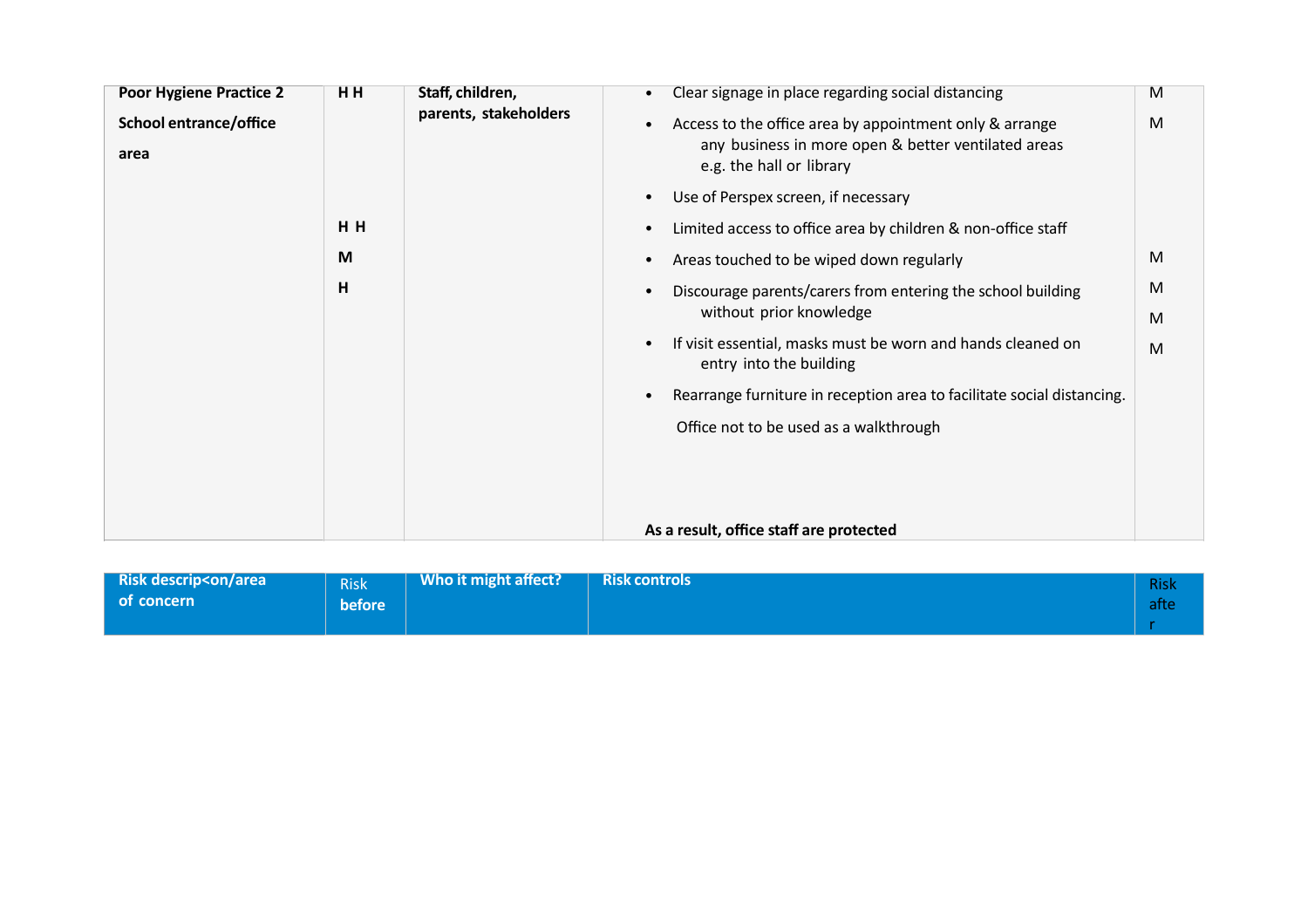| Poor hygiene practice<br>in school 3: office | M | Office staff, DHT, AHT | Tissues/hand sanitiser to be available in office locations                                                                                                                     |  |
|----------------------------------------------|---|------------------------|--------------------------------------------------------------------------------------------------------------------------------------------------------------------------------|--|
| spaces                                       |   |                        | Staff to wash hands on arrival at school & regularly throughout the<br>day                                                                                                     |  |
|                                              |   |                        | Each individual is responsible for wiping down their own work<br>area before and after use.                                                                                    |  |
|                                              |   |                        | Other persons not permitted to use telephones/keyboards<br>etc assigned to specific members of office staff unless<br>(with regard to phones, in an emergency situation)       |  |
|                                              |   |                        | Other adults are to call (personal mobile 'phone use in school to be<br>relaxed under current conditions)/email where possible so that<br>visits to the office can be reduced. |  |
|                                              |   |                        | Walkie talkies for contact with staff                                                                                                                                          |  |
|                                              |   |                        | Monies should be posted in box in playground or through<br>child's bookbag until Parent Pay is set up                                                                          |  |
|                                              |   |                        | As a result, office practice in office spaces limits the risk of the spread of<br>any infection.                                                                               |  |

| <b>Risk description/area</b><br>l of concern | <b>Risk</b><br>befor. | Who it might affect? | <b>Risk controls</b> | <b>Risk</b><br>aW |
|----------------------------------------------|-----------------------|----------------------|----------------------|-------------------|
|                                              |                       |                      |                      | <b>rep</b>        |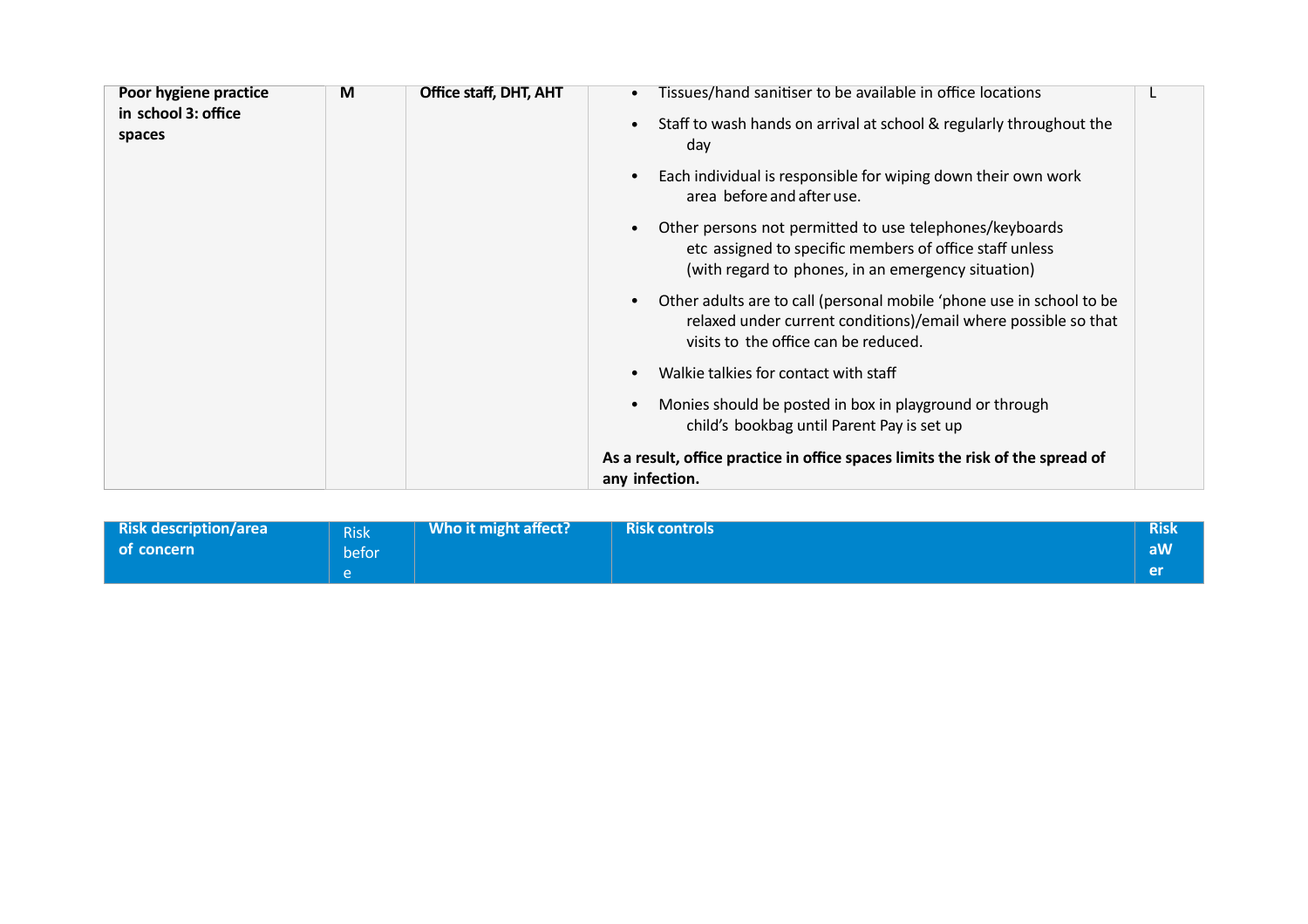| Poor hygiene practice in                                           | н | All school community | In line with government advice:                                                                                                                                                               | M |
|--------------------------------------------------------------------|---|----------------------|-----------------------------------------------------------------------------------------------------------------------------------------------------------------------------------------------|---|
| school 4: spread of<br>infection at the start of the<br>school day |   |                      | Issue information to the children, parents/carers and visitors<br>not to enter the school if they display any symptoms of<br>coronavirus                                                      |   |
|                                                                    |   |                      | Issue information to parents/carers about arrival and<br>departure procedures, including safe drop-off and pick-<br>up (see website info)                                                     |   |
|                                                                    |   |                      | Inform each year group and their parents/carers of their<br>allocated times for the beginning and end of their school<br>day - see return to school plan on website                           |   |
|                                                                    |   |                      | Inform each year group and their parents/carers of the allocated<br>entrance and exit points to school and where they should go<br>on arrival                                                 |   |
|                                                                    |   |                      | - see return to school plan on website<br>Parents must drop off and pickup their children quickly and clear<br>the area as soon as possible.                                                  |   |
|                                                                    |   |                      | Do not allow parents to congregate at the gates-provide<br>cordoned off section of the playground to wait safely and<br>collect child speedily                                                |   |
|                                                                    |   |                      | Children to be supervised in accessing hand-washing or<br>sanitiser facilities on arrival, ensuring that children queue<br>while maintaining social distancing as they wait for<br>facilities |   |
|                                                                    |   |                      | Children will clean their hands regularly including when they arrive<br>in school, when they go & return from breaks, when they<br>change rooms & before & after eating                       |   |

| <b>Risk descrip<on area<="" b=""></on></b> | <b>Risk</b>  | Who it might affect? | <b>Risk controls</b> | <b>Risk</b> |
|--------------------------------------------|--------------|----------------------|----------------------|-------------|
| of concern                                 | <b>befor</b> |                      |                      | aw          |
|                                            |              |                      |                      | <b>er</b>   |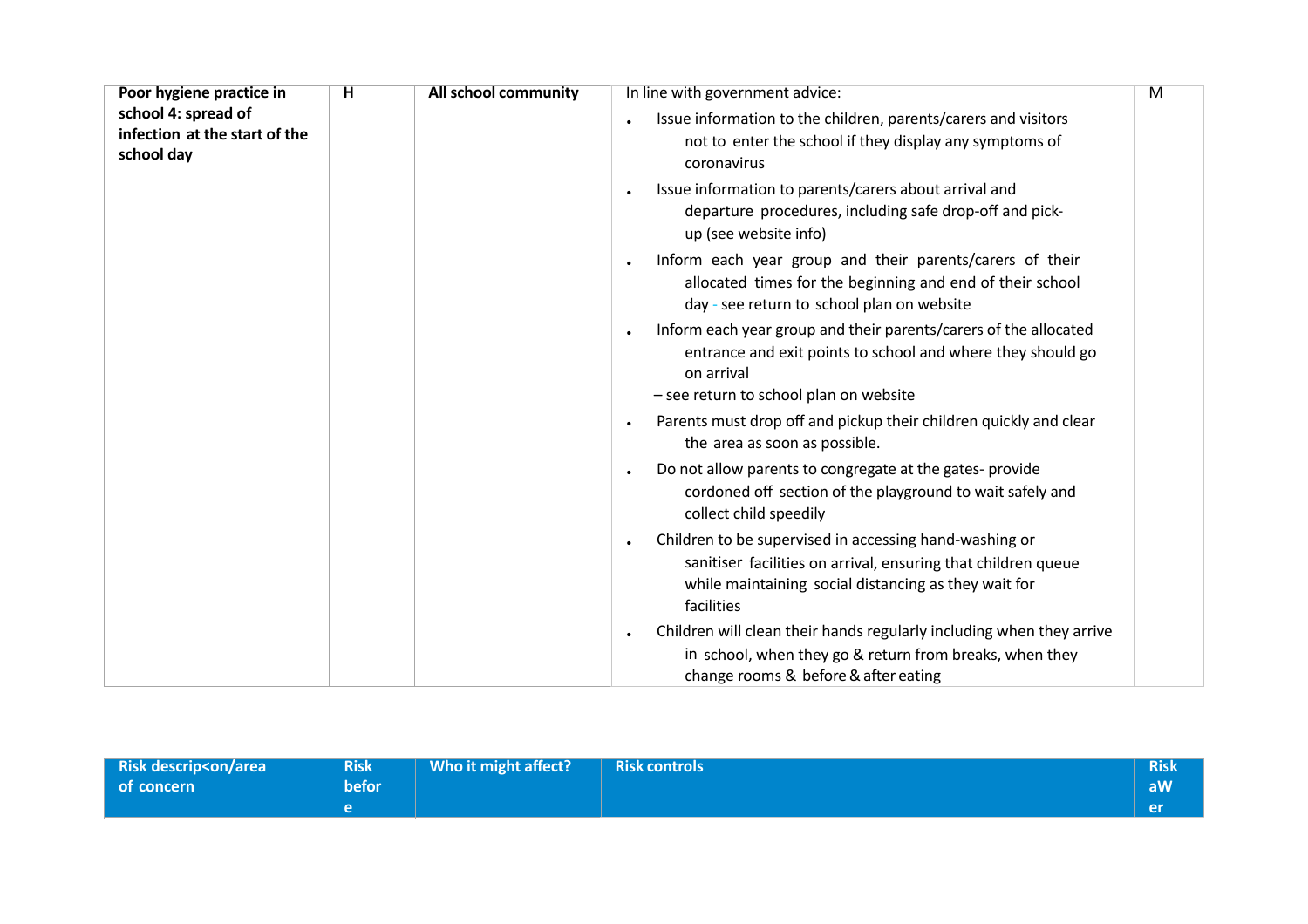| н | Staff, children | Using soap and water is the best approach and children will use<br>M<br>the sinks in their classes whenever possible                                                                |
|---|-----------------|-------------------------------------------------------------------------------------------------------------------------------------------------------------------------------------|
|   |                 | Hand sanitiser stations should be placed at various points<br>throughout the school, including in all classes, the entrance,<br>outside toilets, the office area and the hall doors |
|   |                 | Ensure supervision of hand sanitiser for efficacy & non-ingestion<br>Small children and those with complex needs should be<br>helped to clean their hands properly                  |
|   |                 | All staff must wash/sanitise their hands when arriving at school &<br>several times throughout the day                                                                              |
|   |                 | All visitors must sign in with own pen and wear a face mask<br>Issue information to children in relation to restrictions on                                                         |
|   |                 | their movement around the site (see also on school<br>plan)                                                                                                                         |
|   |                 |                                                                                                                                                                                     |

| <b>Risk descrip<on area<="" b=""><br/>of concern</on></b> | <b>Risk</b><br>befor<br>e | Who it might affect?      | <b>Risk controls</b>                                                                                                                                                                                                                                                                                                                                                                                                                                                                                                                                                                                                                                                                                                                                                                                                                | <b>Risk</b><br>aW<br><b>er</b> |
|-----------------------------------------------------------|---------------------------|---------------------------|-------------------------------------------------------------------------------------------------------------------------------------------------------------------------------------------------------------------------------------------------------------------------------------------------------------------------------------------------------------------------------------------------------------------------------------------------------------------------------------------------------------------------------------------------------------------------------------------------------------------------------------------------------------------------------------------------------------------------------------------------------------------------------------------------------------------------------------|--------------------------------|
| Poor hygiene<br>Specific $-$<br>toilets                   | H                         | Staff, children, visitors | Staff to wear additional PPE when supporting children with<br>toileting routines - mask, gloves, apron and face shield if<br>there is a risk of 'splash'<br>All changing surfaces to be cleaned before and after each use<br>Any soiled clothes are put into a plastic bag (double bagged) and<br>sent home.<br>As far as possible, encourage children to use the toilets in the<br>break<br>and lunchtimes to limit movement through classes<br>Control numbers going to the toilet at any one time<br>Wash/sanitise hands before and after going to the toilet<br>Staff are to use allocated toilets - KS1 toilet by R, KS2 toilet by Y4,<br>Other staff right hand hall toilet & sick children left hand<br>toilet by hall<br>All toilets must be cleaned thoroughly before and after school and<br>regularly throughout the day | M                              |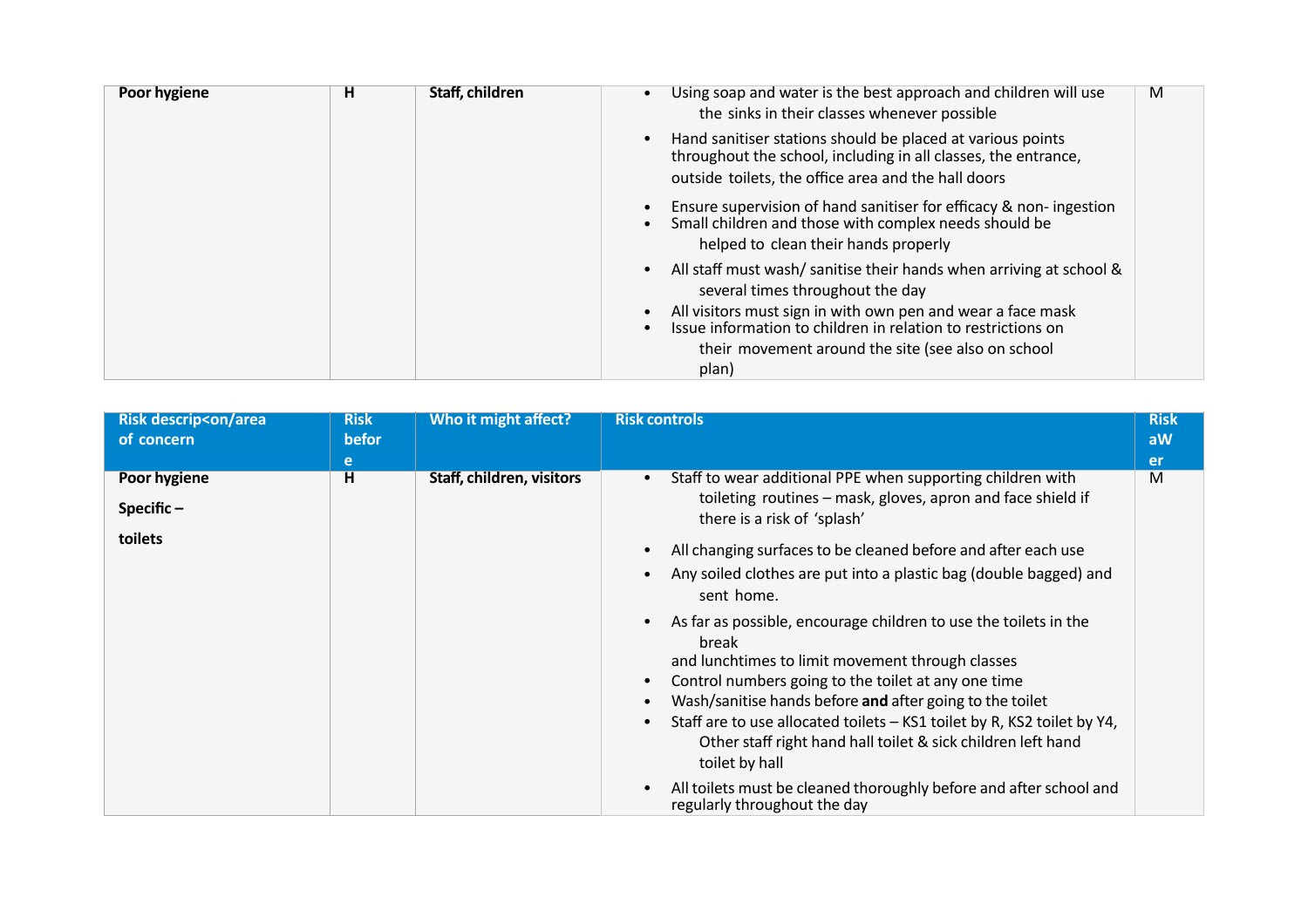| <b>Risk descrip<on area<="" b=""><br/>of concern</on></b> | <b>Risk</b><br>befor<br>e | Who it might affect?      | <b>Risk controls</b>                                                                                                                                                                                                                                                                                                                                                                                                                                                                                                                                                                                                                                                                                                                                                                                                                                                                                                                                                                                                                                                                | <b>Risk</b><br>aW<br>er |
|-----------------------------------------------------------|---------------------------|---------------------------|-------------------------------------------------------------------------------------------------------------------------------------------------------------------------------------------------------------------------------------------------------------------------------------------------------------------------------------------------------------------------------------------------------------------------------------------------------------------------------------------------------------------------------------------------------------------------------------------------------------------------------------------------------------------------------------------------------------------------------------------------------------------------------------------------------------------------------------------------------------------------------------------------------------------------------------------------------------------------------------------------------------------------------------------------------------------------------------|-------------------------|
| Poor hygiene<br>Specific $-$ end of the<br>school day     | H                         | Staff, children, visitors | Issue information to parents/carers about departure<br>procedures, including safe pick-up (see plan on website)<br>Inform children and parents/carers of their allocated times for the<br>end of their school day - see return to school plan<br>Inform children and their parents/carers of the allocated exit<br>points and pick up points – see return to school plan<br>Make it clear to parents/carers and children that they cannot<br>congregate at the front of school prior to the end of the school<br>day. If waiting to collect children, parents/carers are to remain in<br>cars and park safely away from school<br>Parents can use cordoned off area in the playground but must try<br>to<br>stick to the timetable & leave the playground as soon as possible<br>Make parents/carers and children aware of government<br>recommendations with regard to transport. Inform<br>Parents/carers and children of restrictions and plans<br>relating to potential road closures.<br>Children are brought out and line up safely until their parent/carer<br>seen by staff | M                       |

| <b>Risk descrip<on area<="" b=""></on></b> | <b>Risk</b> | Who it might affect? | <b>Risk controls</b> | <b>Risk</b> |
|--------------------------------------------|-------------|----------------------|----------------------|-------------|
| l of concern                               | befor.      |                      |                      | aW/         |
|                                            |             |                      |                      | / en        |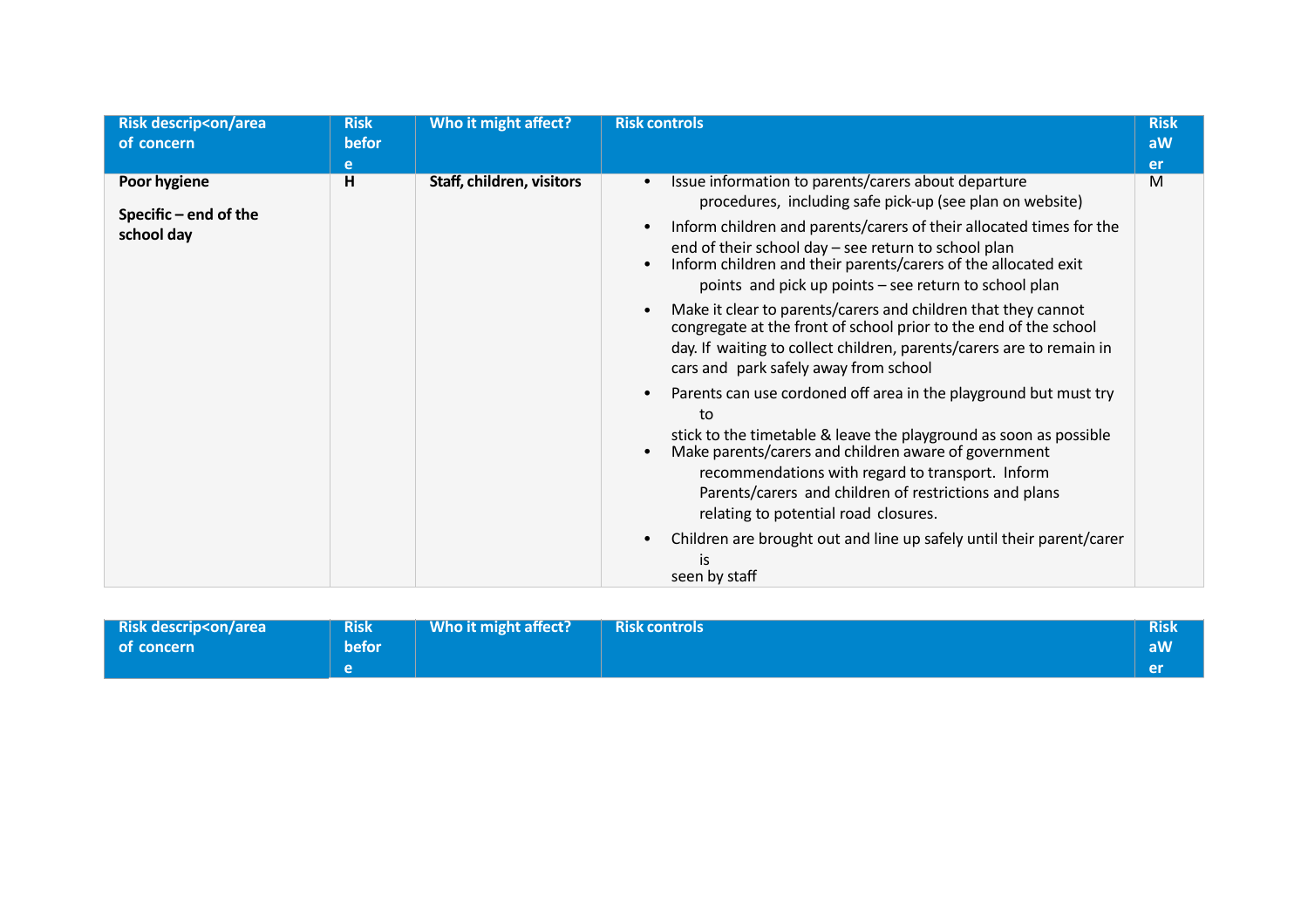| <b>Ill health</b> | н   | Staff, children | Staff are informed of the symptoms of possible coronavirus                                                                       | M              |
|-------------------|-----|-----------------|----------------------------------------------------------------------------------------------------------------------------------|----------------|
|                   |     |                 | infection,                                                                                                                       |                |
|                   |     |                 | e.g. currently a cough, difficulty in breathing and high                                                                         |                |
|                   |     |                 | temperature, a loss of taste or a loss of smell, sickness &                                                                      |                |
|                   |     |                 | diarrhoea and are kept up- to-date with national guidance about                                                                  |                |
|                   |     |                 | the signs, symptoms and transmission of coronavirus. Staff are                                                                   |                |
|                   |     |                 | briefed where there are changes to the national guidance on                                                                      |                |
|                   |     |                 | coronavirus.                                                                                                                     | M              |
|                   | M   |                 | Appropriate PPE is sourced and guidance on its location, use and<br>disposal issued to staff in line with government guidance on |                |
|                   |     |                 | what to do if a pupil or staff member becomes unwell $-$ see                                                                     |                |
|                   | M   |                 | return to school plan                                                                                                            |                |
|                   |     |                 | All staff are informed of the procedure in school relating to a<br>$\bullet$                                                     |                |
|                   |     |                 | pupil becoming unwell (Covid-19 related) in school - see                                                                         |                |
|                   |     |                 | return to school plan                                                                                                            |                |
|                   |     |                 | Contact DfE helpline, Southwark LA and Public Health                                                                             |                |
|                   | M   |                 | England for advice                                                                                                               | L <sub>M</sub> |
|                   |     |                 | All staff advised of the procedure in school if a member of                                                                      |                |
|                   |     |                 | staff becomes unwell.                                                                                                            |                |
|                   | HH. |                 | Ensure all staff absences are appropriately recorded.                                                                            | M              |
|                   |     |                 | Any pupil who displays signs of being unwell is immediately                                                                      |                |
|                   |     |                 | taken to their isolation zone and parents contacted to                                                                           |                |
|                   |     |                 | collect them.                                                                                                                    |                |
|                   |     |                 | Any staff member who displays signs of being unwell immediately                                                                  |                |
|                   |     |                 | to                                                                                                                               |                |
|                   |     |                 | notify the staff in their bubble and leave the premises.                                                                         |                |
|                   |     |                 | Following a test, a copy is to be seen by the school                                                                             |                |

| <b>Risk descrip<on area<="" b=""></on></b> | <b>Risk</b> | Who it might affect? | <b>Risk controls</b> | <b>Risk</b> |
|--------------------------------------------|-------------|----------------------|----------------------|-------------|
| of concern                                 | befor       |                      |                      |             |
|                                            |             |                      |                      | er          |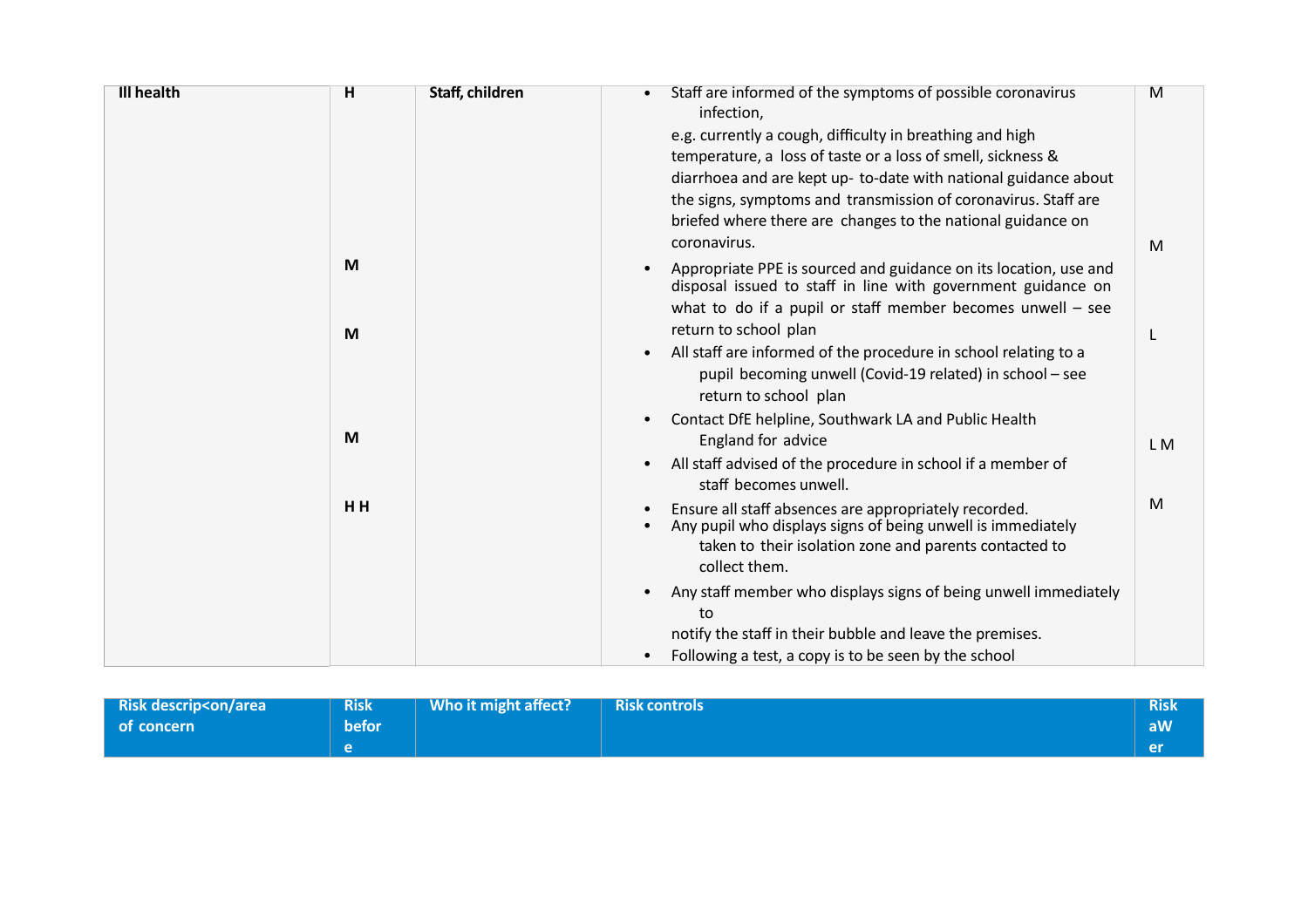| <b>Ill health</b> | н | Staff, children | Staff ensure that any unwell children are moved to an isolation<br>M<br>room (resource room) as described in the return to school<br>plan. School admin team to contact parents/carers.                                                                                                                                    |
|-------------------|---|-----------------|----------------------------------------------------------------------------------------------------------------------------------------------------------------------------------------------------------------------------------------------------------------------------------------------------------------------------|
|                   |   |                 | Parents/carers advised to follow the COVID-19: Guidance for<br>households, including accessing testing<br>If a pupil needs to use the bathroom, they should use a<br>separate bathroom (left hand toilet by hall) as per the<br>return to school plan which will be cleaned after use as<br>per the return to school plan. |
|                   |   |                 | Children displaying symptoms of coronavirus do not come in to<br>contact with other children and as few staff as possible, whilst<br>still ensuring the pupil is safe. A facemask or face shield should<br>be worn by the supervising adult if a distance of 2 metres<br>cannot be maintained                              |
|                   |   |                 | If contact with a child is necessary, then gloves, an apron and a<br>face<br>mask should be worn by the supervising adult. If there is a<br>risk of splashing, eye protection (face shield) should also be<br>worn                                                                                                         |
|                   |   |                 | Unwell children who are waiting to go home are supervised in<br>the resource room where they can be at least two metres<br>away from others, including supervising adult. Emergency<br>assistance is summoned immediately if the pupil's<br>symptoms worsen.                                                               |
|                   |   |                 | Areas used by unwell children who need to go home are<br>identified as out of bounds, thoroughly cleaned and<br>disinfected once vacated as per the return to school plan.                                                                                                                                                 |

| <b>Risk description/area</b> | <b>Risk</b> | Who it might affect? | Risk controls | <b>Rish</b> |
|------------------------------|-------------|----------------------|---------------|-------------|
| concern<br>оt                | befor       |                      |               | alv         |
|                              |             |                      |               |             |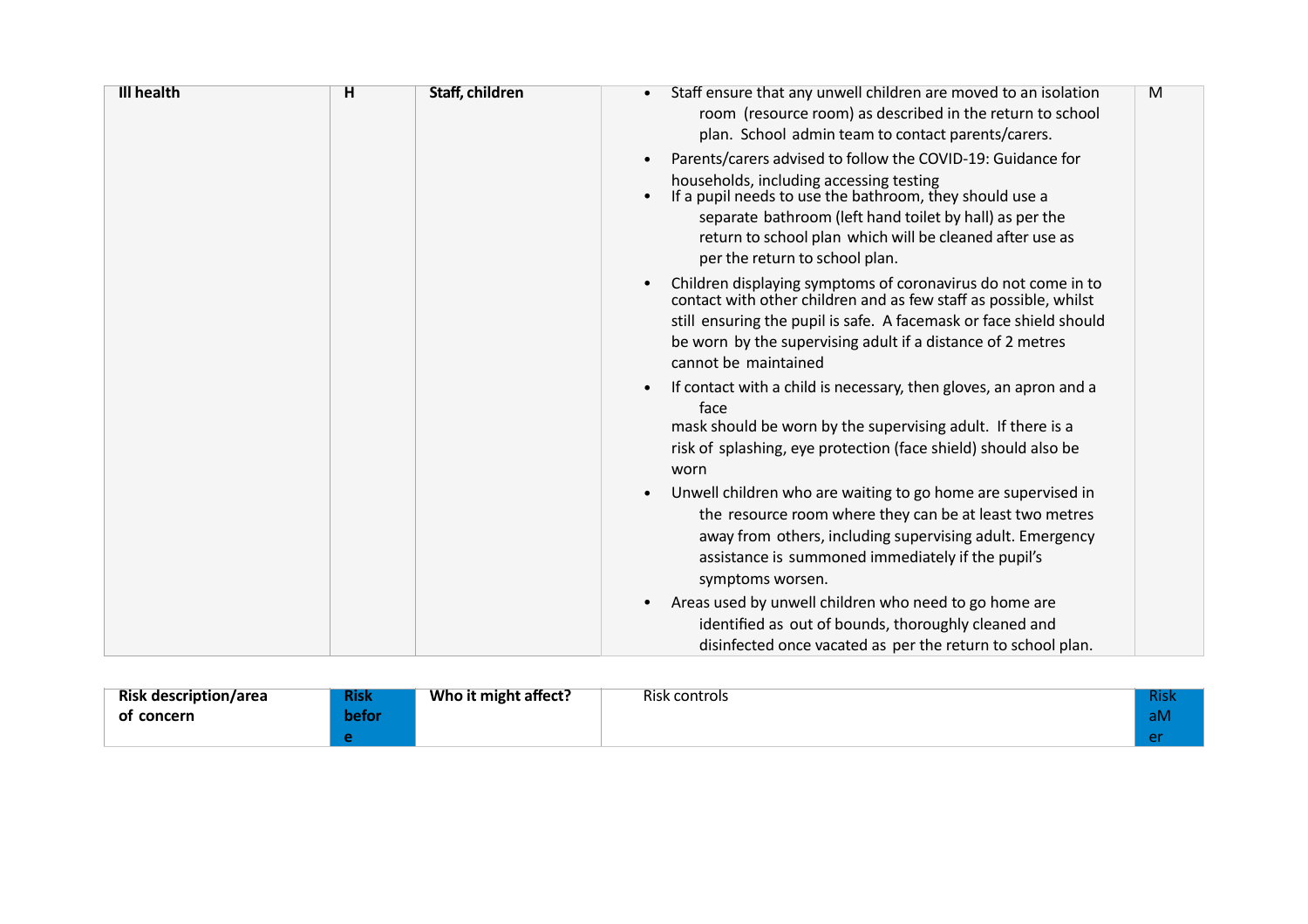| Social distancing in class<br>& face to face teaching<br><b>Minimising risk</b> | H | Staff, children, parents | Identify and communicate clearly to parents/carers and children<br>M<br>who is to attend and the times they are to attend $-$<br>timetables and info emailed & on the website, updated as<br>necessary |
|---------------------------------------------------------------------------------|---|--------------------------|--------------------------------------------------------------------------------------------------------------------------------------------------------------------------------------------------------|
|                                                                                 |   |                          | Calculate capacities of classrooms. Classrooms allocated for<br>provision<br>and small adaptations made to support distancing where<br>possible without compromising safety routes or fire escapes.    |
|                                                                                 |   |                          | Classrooms to be arranged so adults maintain 2 metre distance<br>from<br>each other, and from children where possible and<br>when circumstances allow.                                                 |
|                                                                                 |   |                          | Desks in rows facing the front<br>Classrooms to be arranged to support adults to avoid face to<br>face contact and minimise time spent within 1 metre of<br>anyone.                                    |
|                                                                                 |   |                          | Limit movement in class time by provision of equipment in<br>$\bullet$<br>individual<br>wallets                                                                                                        |
|                                                                                 |   |                          | No toilet trips during class time unless it's an emergency<br>Children & adults familiar with movement in and out of class<br>safely-Y3/4 through main stairs, Y5/6 use back stairs                    |
|                                                                                 |   |                          | Timetable reviewed and refreshed and programme communicated<br>to<br>teachers and staff                                                                                                                |
|                                                                                 |   |                          | Staff contacted by walkie-talkie &/or WhatsApp<br>Prepare how best to supplement remote education with face-to-<br>face support for children.                                                          |

| <b>Risk description/area</b> | <b>Risk</b> | Who it might affect? | Risk controls | <b>Risk</b> |
|------------------------------|-------------|----------------------|---------------|-------------|
| of concern                   | befor       |                      |               | aM          |
|                              |             |                      |               |             |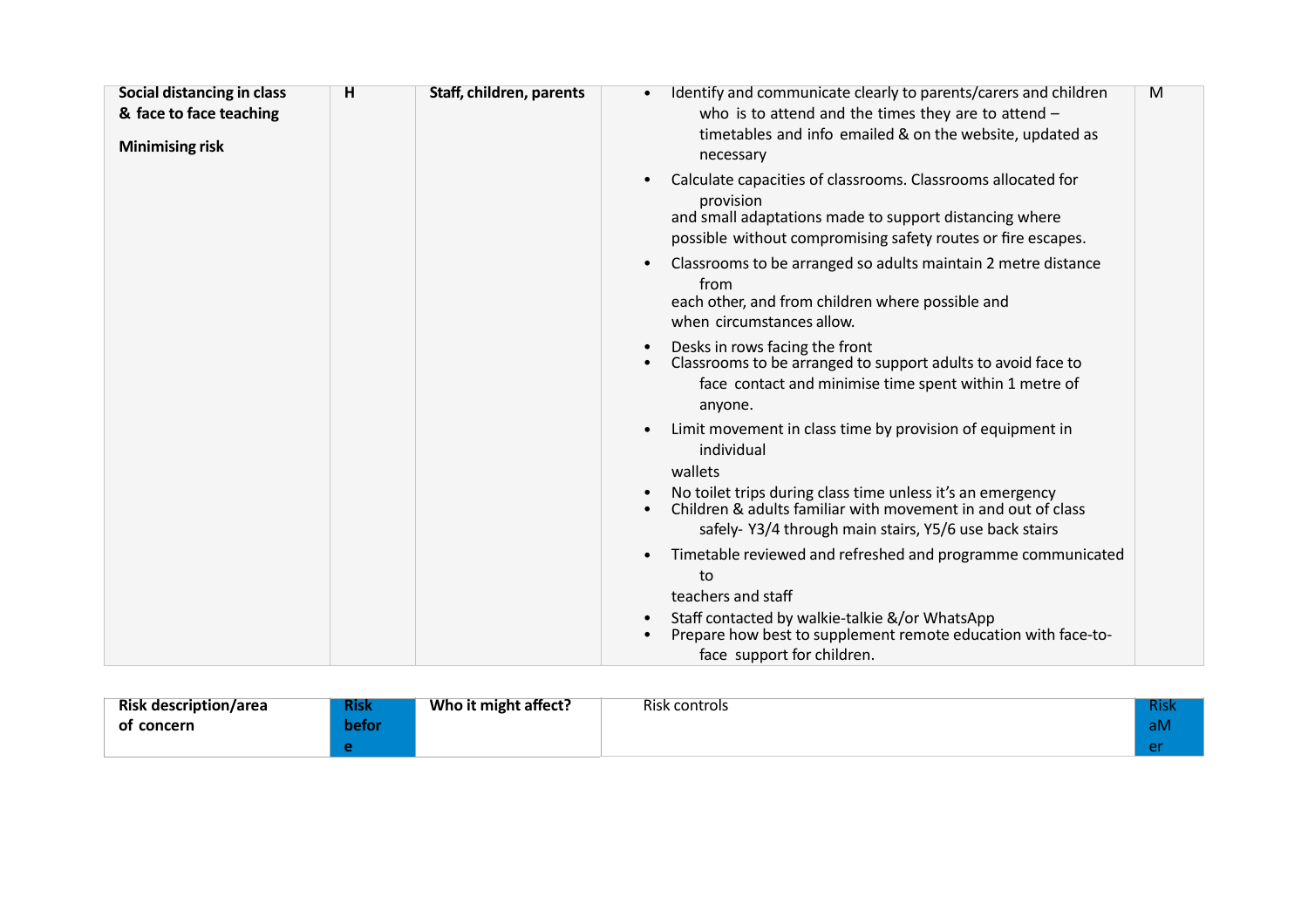| A pupil tested and has a<br>confirmed case of<br>Covid-19 | н            | Staff, children,     | In line with Government advice:<br>If it is a KS1 child then the whole KS and associated staff will<br>have to self-isolate for 14 days because of the nature of the<br>rooms linking into each other and the shared use of the<br>toilets<br>If a KS2 child tests positive then the key stage & associated staff<br>$\bullet$<br>will<br>have to self-isolate due to the nature of the interconnecting<br>classes. Classes have to use the other classes to access the exits<br>Contact Southwark LA and Public Health England to seek further<br>guidance<br>Keep a complete list of shielded and clinically vulnerable<br>adults in school and offer safest available on-site roles<br>where possible<br>Staff understand the protocols if they need to self-isolate<br>A rota is in place in the instance that staff have to self-isolate | н           |
|-----------------------------------------------------------|--------------|----------------------|-----------------------------------------------------------------------------------------------------------------------------------------------------------------------------------------------------------------------------------------------------------------------------------------------------------------------------------------------------------------------------------------------------------------------------------------------------------------------------------------------------------------------------------------------------------------------------------------------------------------------------------------------------------------------------------------------------------------------------------------------------------------------------------------------------------------------------------------------|-------------|
| <b>Risk description/area</b>                              | <b>Risk</b>  | Who it might affect? | Risk controls                                                                                                                                                                                                                                                                                                                                                                                                                                                                                                                                                                                                                                                                                                                                                                                                                                 | <b>Risk</b> |
| of concern                                                | <b>befor</b> |                      |                                                                                                                                                                                                                                                                                                                                                                                                                                                                                                                                                                                                                                                                                                                                                                                                                                               | aM          |
|                                                           | e            |                      |                                                                                                                                                                                                                                                                                                                                                                                                                                                                                                                                                                                                                                                                                                                                                                                                                                               | er.         |

| Pupil movement<br>between lessons, at<br>breaktime<br>and<br>lunchtime | н | Staff, children | Staggered starts are in place for entry, end of day, breaktime<br>M<br>and lunchtime- see return to school plan<br>Zoned areas in place for each class for breaktimes<br>Packed lunches collected by teaching assistants and eaten in class<br>Tables cleaned before and after eating and at regular intervals<br>during the day |
|------------------------------------------------------------------------|---|-----------------|----------------------------------------------------------------------------------------------------------------------------------------------------------------------------------------------------------------------------------------------------------------------------------------------------------------------------------|
|                                                                        |   |                 | Y3/4 use main stairs & Y5/6 use back stairs for movement<br>Toilet visits restricted to break and lunchtimes, whenever possible<br>Class have own sanitised equipment for break and lunchtime<br>Hand washing & sanitiser (supervised) before and after every<br>break, toilet visit or class change                             |
|                                                                        |   |                 | If first aid required: Remain outside or in the class. If children are<br>able then they can clean wound themselves or staff should<br>wear appropriate PPE when dealing with injuries. Follow<br>accident procedure if more attention is required                                                                               |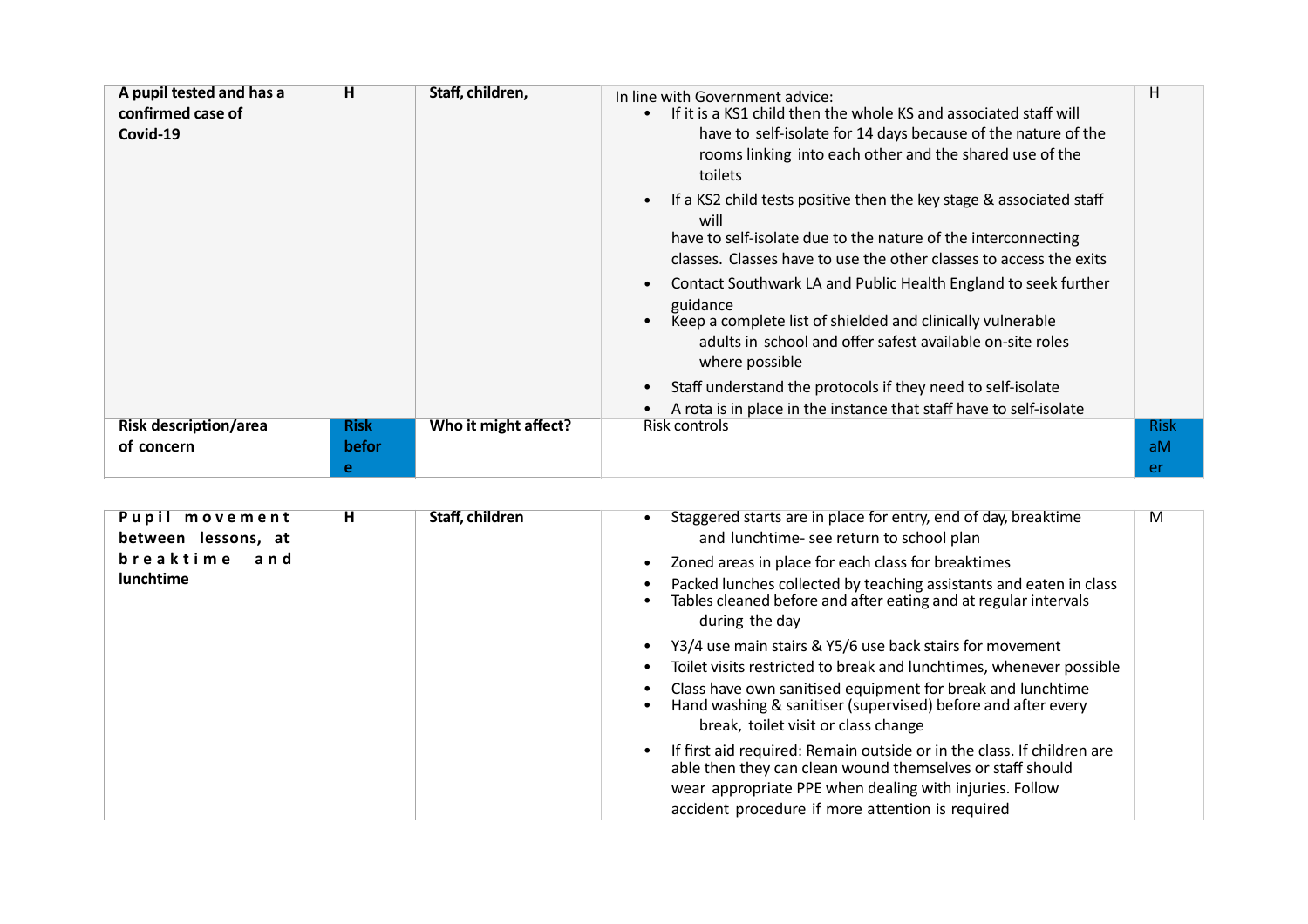| <b>Risk description/area</b> | <b>Risk</b> | Who it might affect? | Risk controls | <b>Risk</b> |
|------------------------------|-------------|----------------------|---------------|-------------|
| of concern                   | befor       |                      |               | afte        |
|                              |             |                      |               |             |

| <b>Spread of infection in</b><br>classrooms/shared<br>areas | н | Staff, children | All unnecessary items have been removed from classrooms and<br>$\bullet$<br>learning environments and stored elsewhere<br>All soft furnishings and items that are hard to clean to be removed<br>$\bullet$<br>Movement in class restricted and individual children are<br>given all equipment in a wallet<br>Children use the same seats in the classrooms every day<br>$\bullet$<br>Tissue and hand sanitisers are located in each classroom and<br>communal areas<br>Bins containing used tissues etc are emptied daily and more often, if<br>$\bullet$<br>necessary<br>Contact with communal surfaces, such as door handles etc are<br>$\bullet$<br>minimised.<br>Windows to be open to provide ventilation<br>$\bullet$<br>Stress to children that all equipment is for personal use to reduce the<br>risk of infection<br>IT equipment needs to be used by the same teacher, whenever possible,<br>and cleaned daily or more frequently<br>If shared telephone, walkie-talkie then must be cleaned before and<br>after use<br>Shared teaching resources are cleaned prior to and after use<br>$\bullet$<br>Appropriate equipment (gloves, masks, apron) to be used for first<br>$\bullet$<br>aid or bodily fluid on class equipment etc. which should be | M |
|-------------------------------------------------------------|---|-----------------|---------------------------------------------------------------------------------------------------------------------------------------------------------------------------------------------------------------------------------------------------------------------------------------------------------------------------------------------------------------------------------------------------------------------------------------------------------------------------------------------------------------------------------------------------------------------------------------------------------------------------------------------------------------------------------------------------------------------------------------------------------------------------------------------------------------------------------------------------------------------------------------------------------------------------------------------------------------------------------------------------------------------------------------------------------------------------------------------------------------------------------------------------------------------------------------------------------------------------------------------------------------|---|
|                                                             |   |                 | removed and thoroughly cleaned<br>Limited use of the staffroom and use of designated toilets for staff<br>$\bullet$<br>Staff responsible for own cups, cutlery which must be place<br>in the dishwasher<br>Hand sanitisers by photocopiers, shared keyboards etc.<br>$\bullet$                                                                                                                                                                                                                                                                                                                                                                                                                                                                                                                                                                                                                                                                                                                                                                                                                                                                                                                                                                                |   |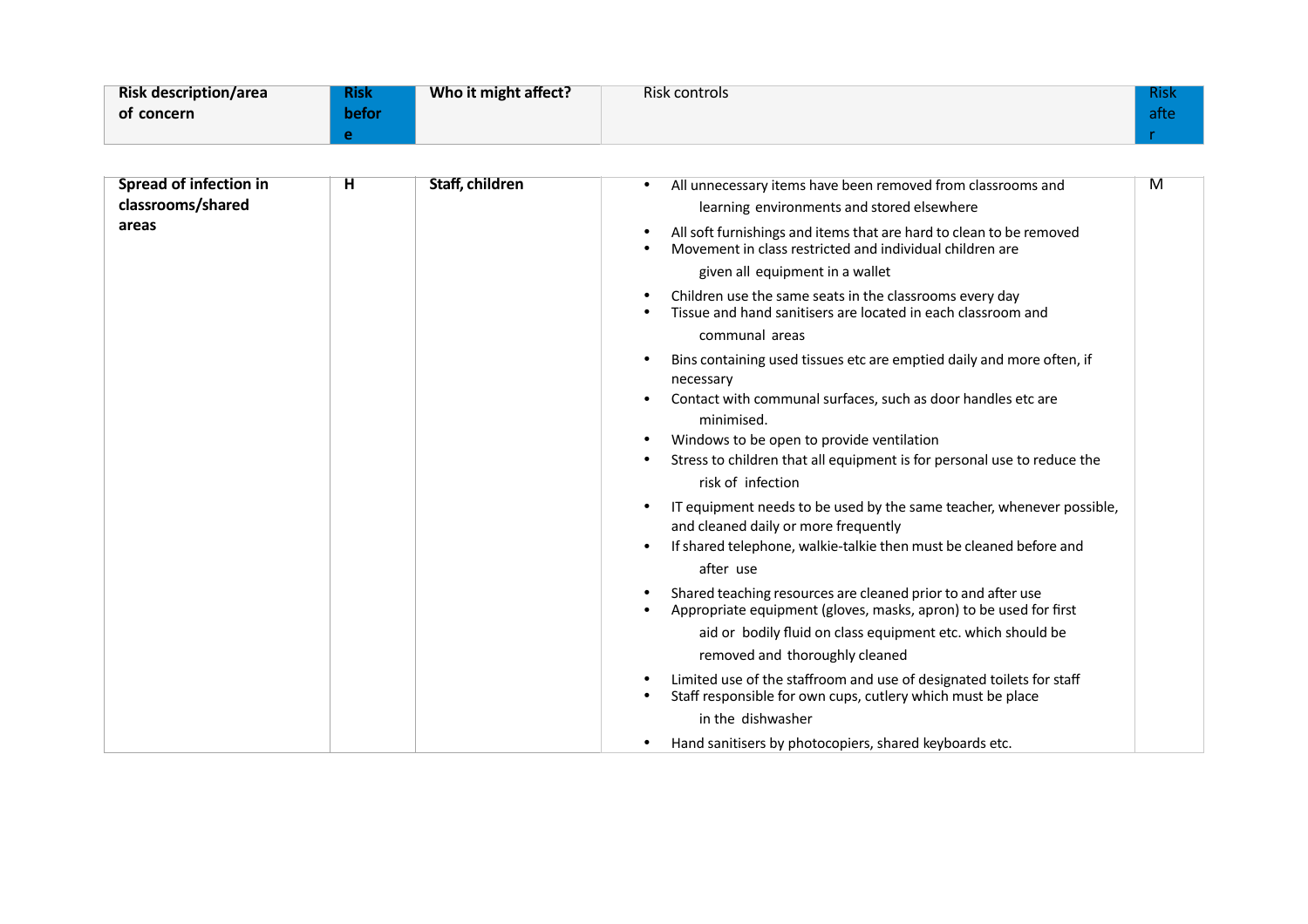| <b>Risk description/area</b><br>of concern | <b>Risk</b><br>befor<br>e | Who it might affect? | <b>Risk controls</b>                                                                                                                                                                                                                                                                                                                                                                                                                                                                                                                                                                                                                                                                                                                                                                                                                                                                                                                                                                                                                                                      | <b>Risk</b><br>aM<br>er |
|--------------------------------------------|---------------------------|----------------------|---------------------------------------------------------------------------------------------------------------------------------------------------------------------------------------------------------------------------------------------------------------------------------------------------------------------------------------------------------------------------------------------------------------------------------------------------------------------------------------------------------------------------------------------------------------------------------------------------------------------------------------------------------------------------------------------------------------------------------------------------------------------------------------------------------------------------------------------------------------------------------------------------------------------------------------------------------------------------------------------------------------------------------------------------------------------------|-------------------------|
| Poor pupil behaviour                       | н                         | Staff, children      | Children reminded of the Boutcher rules and set their class<br>$\bullet$<br>rules together<br>Emphasis on successful learners display and wanted behaviours<br>Qualities of 'Fruits of the Spirit' whole school theme discussed<br>and promoted weekly<br>Award assemblies weekly to encourage positive behaviour<br>Children and parents understand the procedures (see class pages)<br>Sanctions include being placed away from the class, miss play,<br>sent to joint bubble class and parents phoned to talk through<br>unwanted behaviours<br>Daily reminders about keeping a social distance & regular<br>sanitising/<br>hand washing<br>Children with additional needs supported with mentor time<br>and/or behaviour support plan<br>Reinforcement and/or social stories by staff & parents for children<br>who may bite or spit or display behaviours that may compromise<br>the safety of others<br>Risk assessment & targets set to ensure the safe return of children<br>with SEND<br>EHCPs reviewed, advice from outside agencies sought to<br>ensure safety | M                       |
|                                            |                           |                      | Plans shared and followed consistently by all staff working with<br>these<br>children                                                                                                                                                                                                                                                                                                                                                                                                                                                                                                                                                                                                                                                                                                                                                                                                                                                                                                                                                                                     |                         |
| <b>Risk description/area</b><br>of concern | <b>Risk</b><br>befor<br>e | Who it might affect? | Risk controls                                                                                                                                                                                                                                                                                                                                                                                                                                                                                                                                                                                                                                                                                                                                                                                                                                                                                                                                                                                                                                                             | <b>Risk</b><br>afte     |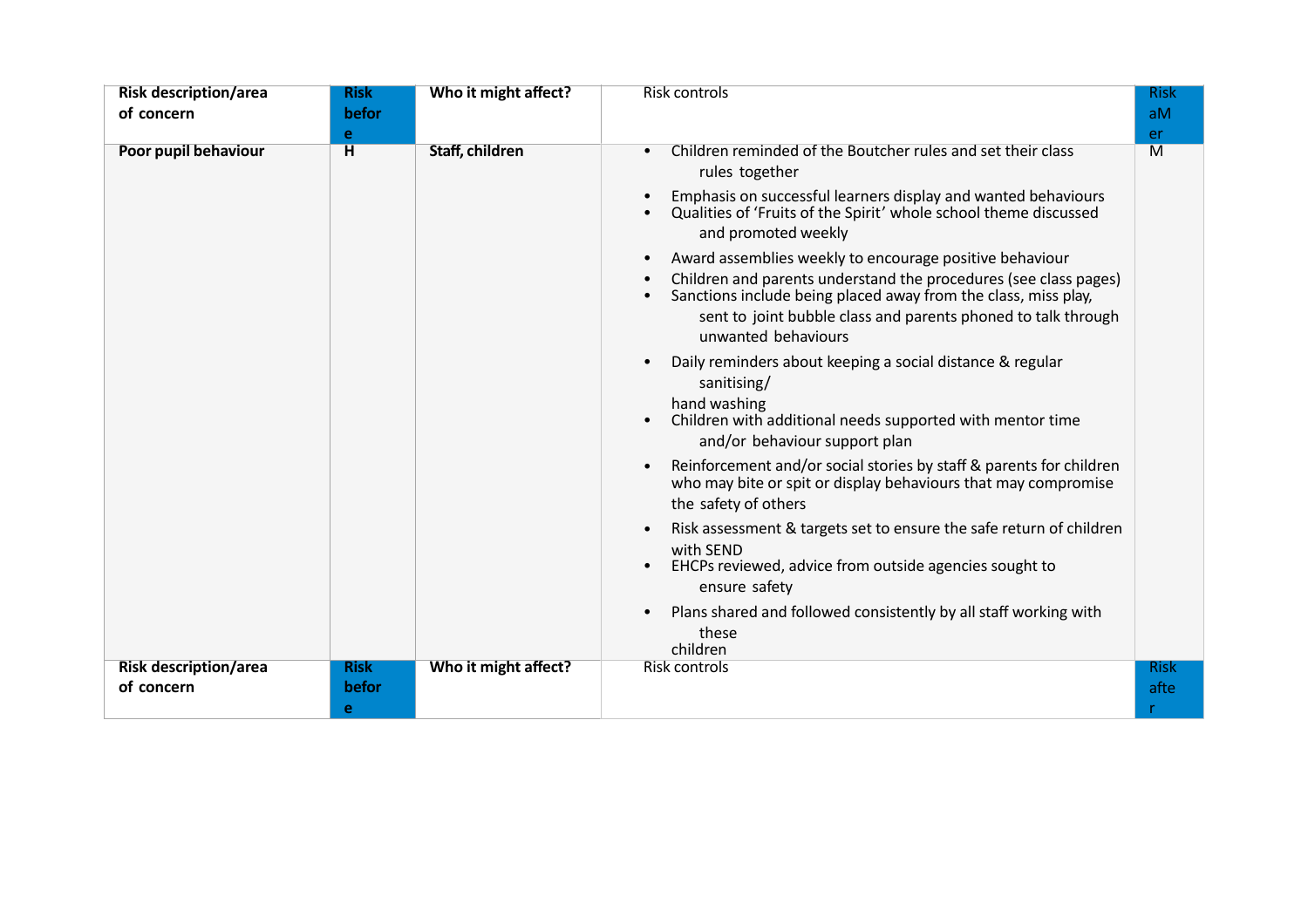| Vulnerable children<br>and impact of<br>lockdown | н                         | Staff, children      | Check all referrals are up-to-date and action points<br>addressed as quickly as possible<br>Share information to relevant staff and remind staff about being<br>vigilant and sharing concerns<br>New system (using zones of regulation) in place to assess<br>children's feelings throughout the day & mentor sessions<br>put in place | M                       |
|--------------------------------------------------|---------------------------|----------------------|----------------------------------------------------------------------------------------------------------------------------------------------------------------------------------------------------------------------------------------------------------------------------------------------------------------------------------------|-------------------------|
|                                                  |                           |                      | Mentor sessions for children who were referred to social services<br>during lockdown<br>Increased communication with vulnerable parents especially<br>those anxious about returning to school                                                                                                                                          |                         |
|                                                  |                           |                      | Offer of breakfast club, wrap around care and collection/drop off<br>for<br>vulnerable families<br>Community afternoon about leading a healthy lifestyle and<br>follow-up sessions                                                                                                                                                     |                         |
|                                                  |                           |                      | Baseline fitness assessment carried out & checked weekly<br>Food diaries to encourage healthy choices                                                                                                                                                                                                                                  |                         |
| <b>Risk description/area</b><br>of concern       | <b>Risk</b><br>befor<br>e | Who it might affect? | Risk controls                                                                                                                                                                                                                                                                                                                          | <b>Risk</b><br>aM<br>er |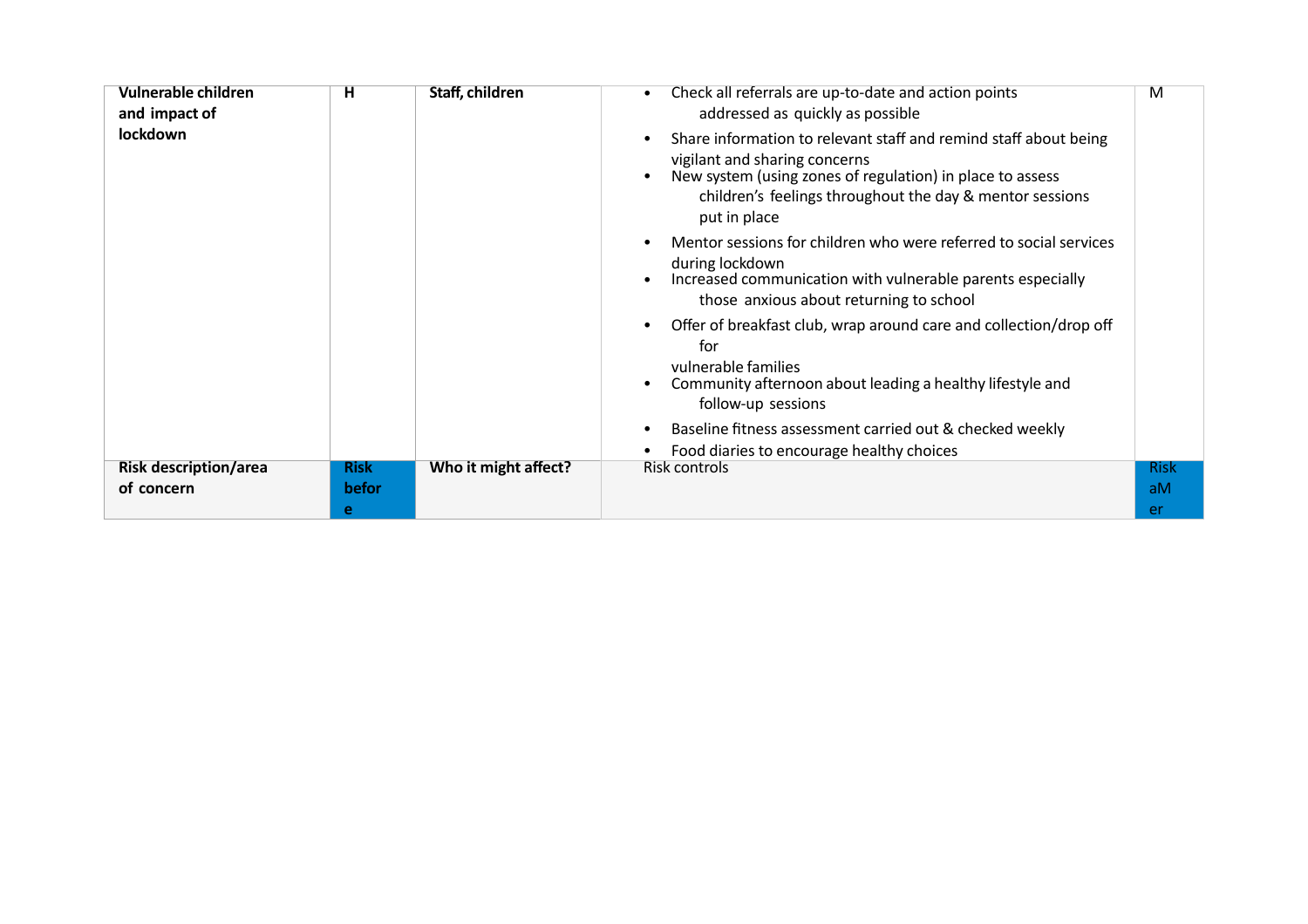| Cleaning is not                | н | Staff, children | Create a check list of areas for cleaning & frequency                                                                                                                                                  | M |
|--------------------------------|---|-----------------|--------------------------------------------------------------------------------------------------------------------------------------------------------------------------------------------------------|---|
| sufficiently<br>comprehensive. |   |                 | Nominated member of staff monitors the standards of<br>cleaning in school and identifies any additional cleaning<br>measures                                                                           |   |
|                                |   |                 | Where possible, additional cleaning hours determined to<br>increase the regularity of cleaning                                                                                                         |   |
|                                |   |                 | Whilst pupils are at breaktime/lunchtime, staff to clean tables/<br>door                                                                                                                               |   |
|                                |   |                 | handles with a disinfectant spray<br>Disposable gloves/wipes/sprays are next to photocopiers/printers<br>etc and used before and after using.                                                          |   |
|                                |   |                 | Caretaker & cleaner to act upon guidance normally linked to<br>'deep cleans' as part of their daily procedures (i.e. a focus on<br>door handles, toilets, changing room and as designated that<br>day. |   |
|                                |   |                 | All staff assume additional responsibility for extra cleaning<br>whenever<br>possible                                                                                                                  |   |

| <b>Risk description/area</b> | <b>Risk</b> | Who it might affect? | Risk controls | <b>Risk</b> |
|------------------------------|-------------|----------------------|---------------|-------------|
| of concern                   | befor       |                      |               | aM          |
|                              |             |                      |               | $\sim$      |